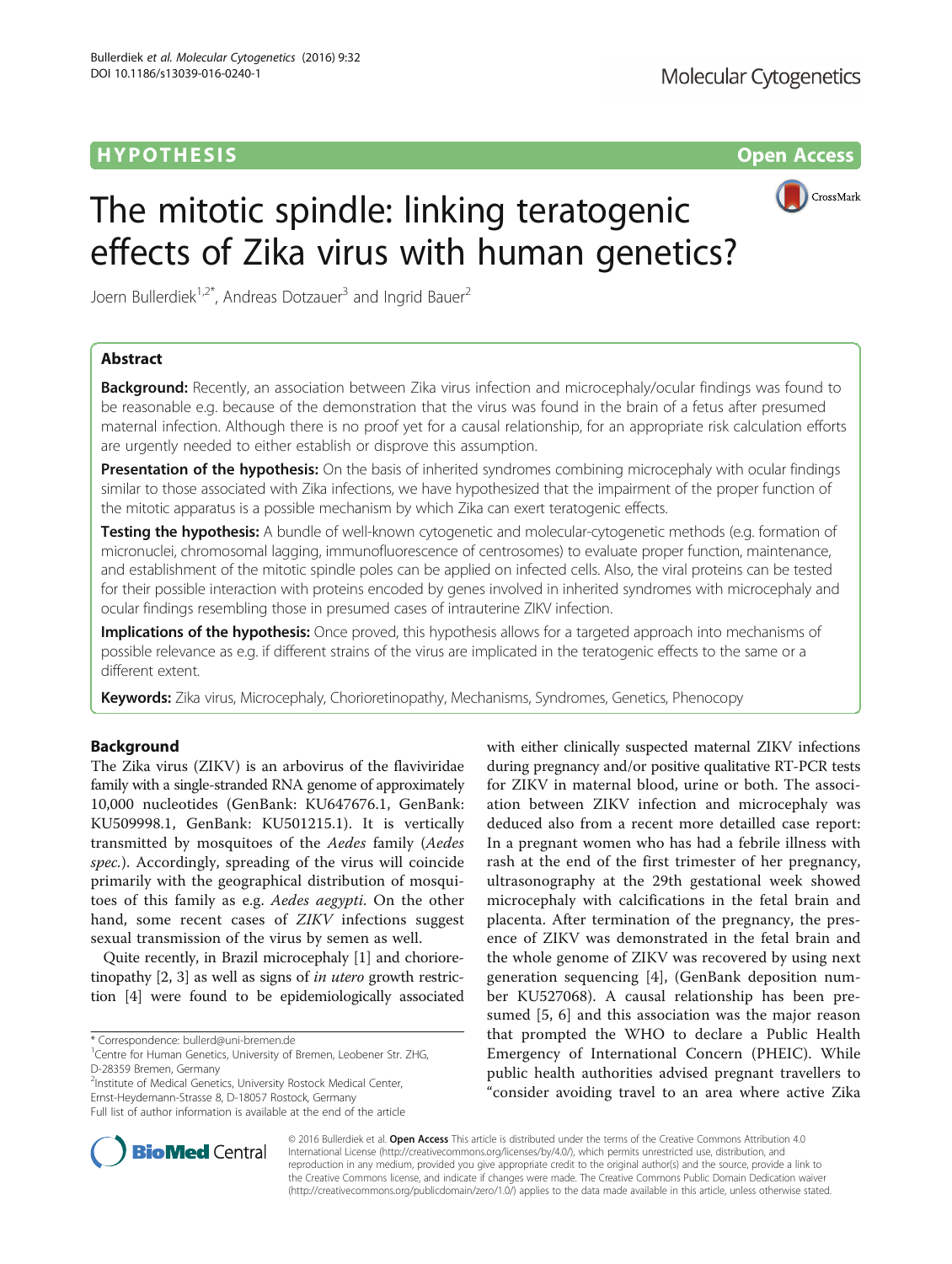transmission is being reported"(see: [https://www.gov.uk/](https://www.gov.uk/guidance/zika-virus) [guidance/zika-virus\)](https://www.gov.uk/guidance/zika-virus), proof for a causal relationship between the infection and the neurotopic teratogenic effects has not been established yet and possible underlying mechanisms remain to be elucidated.

An interesting aspect of the nearly endemic occurrence of microcephaly in Brazil is its coincidence with ocular abnormalities. As reported in a study from Salvador, Brazil, out of twenty-nine infants diagnosed with microcephaly having a presumed diagnosis of ZIKV infection of their mothers based on clinical signs during pregnancy, ten presented with ocular abnormalities that were bilateral in seven cases. Mostly they revealed focal pigment mottling of the retina and chorioretinal atrophy (11/17 eyes) and optic nerve abnormalities (8/17 eyes) [[7\]](#page-2-0). Similar findings are reported in a study from Recife, Brazil [[2\]](#page-2-0).

#### Hypothesis generation

In order to understand the possible causal relationship between the viral infection and microcephaly, we looked for genetic disorders showing the same coincidence of microcephaly with ocular abnormalities as reported from Brazil. As to severe congenital microcephaly in general, a large number of cases can be correlated with inherited gene mutations. Of these, those causing mitotic dysfunctions can be assumed to play a major role in the development of microcephaly. In addition to microcephaly associated with other syndromic features, most of the genetic causes of 'primary' developmental microcephaly are known to be associated with dysfunction of centrosomal proteins controlling the mitotic spindle assuring normal cell proliferation during mitosis [[8\]](#page-2-0). Akin to isolated microcephaly, the combination of microcephaly with chorioretinal abnormalities also seems to be related to mutations of genes involved in proper spindle function:

As for autosomal-dominant inheritance, a phenotypic overlap can be noted between two syndromes i.e. MLCRD (microcephaly, primary lymphedema, and chorioretinal dysplasia) syndrome (MIM 152950, OMIM) and CDMMR (chorioretinal dysplasia, microcephaly, and mental retardation) syndrome (MIM 156590) [\[9](#page-2-0), [10](#page-2-0)]. In MLCRD the main ocular abnormalities are bilateral chorioretinopathy, but optical nerve abnormalities do occur as well [[11](#page-2-0)]. Interestingly, in both syndromes heterozygous mutations of the KIF11 (Kinesin Family Member 11) gene encoding EG5, a spindle motor protein of the kinesin-5 family were found [\[10](#page-2-0)]. One possible explanation for families with either MLCRD or CDMMR where no variants in the coding region of KIF11 were detected [\[10](#page-2-0)] is that they represent phenocopies of the syndromes. While Eg5 is essential for the organization and maintenance of mitotic and meiotic spindles in dividing cells [[12](#page-2-0), [13](#page-2-0)] by acting during poleward movement [[14\]](#page-2-0) Ferhat et al. [\[15\]](#page-2-0) were able to demonstrate the relevance of EG5 for neuronal development in postmitotic cells as well. Remarkably, viral proteins are able to interact with EG5. Liu et al. [[16\]](#page-2-0) recently demonstrated that Tat, the transactivation factor of human immunodeficiency virus type 1 interacts with Eg5 by allosterically modulating the ATPase activity of Eg5.

Autosomal recessive forms of microcephaly with chorioretinopathy are caused by mutations of the genes of the master regulator of centriole duplication, the PLK4 kinase (MCCRP2, MIM 616171) [[17](#page-2-0)], and their substrates TUBGCP4 (MCCRP3, MIM 616335) [\[18\]](#page-2-0) and TUBGCP6 (MCCRP1, MIM 251270) [\[17\]](#page-2-0). As essential components of the spindle formation, all three proteins are also involved in the proper mitotic function.

Considering possible ZIKV-related birth defects as phenocopies of the syndromes described above and taking into account that viruses are able to interfere with the mitotic spindle [[16, 19](#page-2-0), [20](#page-2-0)], we would like to advance the hypothesis that ZIKV, either directly or indirectly, exerts its teratogenic effects by interacting with proteins engaged in the assembly of the mitotic apparatus. The hypothesis is supported by the findings that cytopathogenic effects of ZIKV infections in cell culture seem to depend on the cell line used, that ZIKV is able to infect neural stem cells, hampering cell growth and interrupting the cell division cycle, and that viral proteins could be detected in the nucleus of infected cells [[21](#page-2-0)–[23](#page-2-0)].

#### Testing the hypothesis

To test this hypothesis, well-known cytogenetic and molecular-cytogenetic methods to evaluate function, maintenance and establishment of the mitotic spindle poles can be applied on infected cells. E.g. they can be tested for the formation of micronuclei, chromosomal lagging, and the number of centrosomes. Also, proteins encoded by genes involved in inherited syndromes with microcephaly and occular findings resembling those in presumed cases of intrauterine ZIKV infection should be tested for possible interaction with viral proteins.

Vice versa, as a straightforward approach one might also consider testing newborns with microcephaly that may be associated with maternal ZIKV infection for germline mutations of the genes mentioned but the rarity of these syndromes makes such an explanation unlikely.

#### Implications of the hypothesis

With regard to ZIKV infection, there is a considerable lack of knowledge on basic mechanisms of the virus' interaction with host cells. Accordingly, it may take months or even years to test whether or not ZIKV infection has a teratogenic potential. We have proposed a hypothesis that allows for a targeted approach into mechanisms of possible relevance.